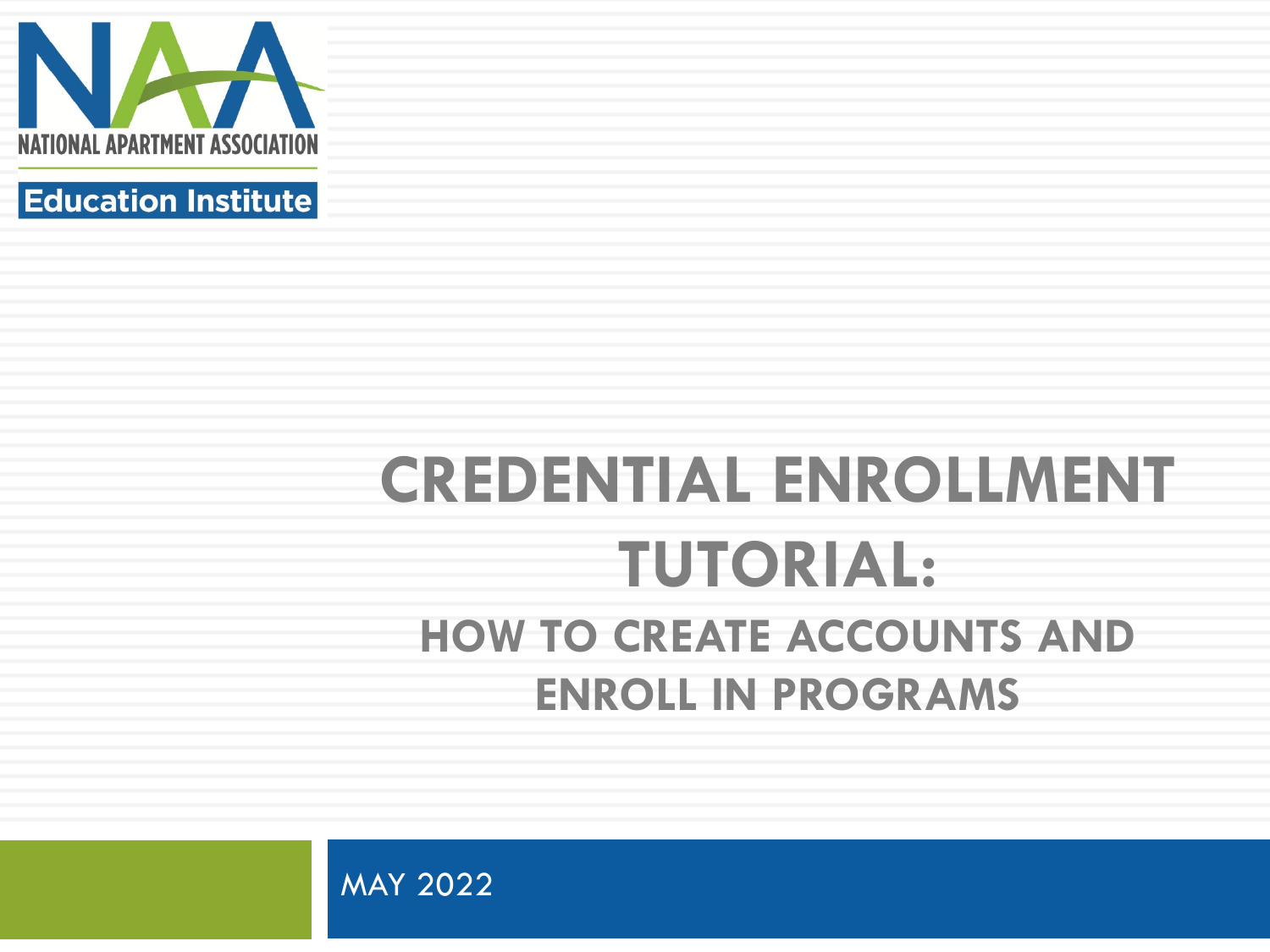## **Credential Enrollment**

Congratulations! You are showing your dedication to your career by choosing to enroll in one of NAAEI's Credential programs.

Enrollment is a two-step process:

- 1. Creating or identifying your NAA login
- 2. Completing the credential enrollment form

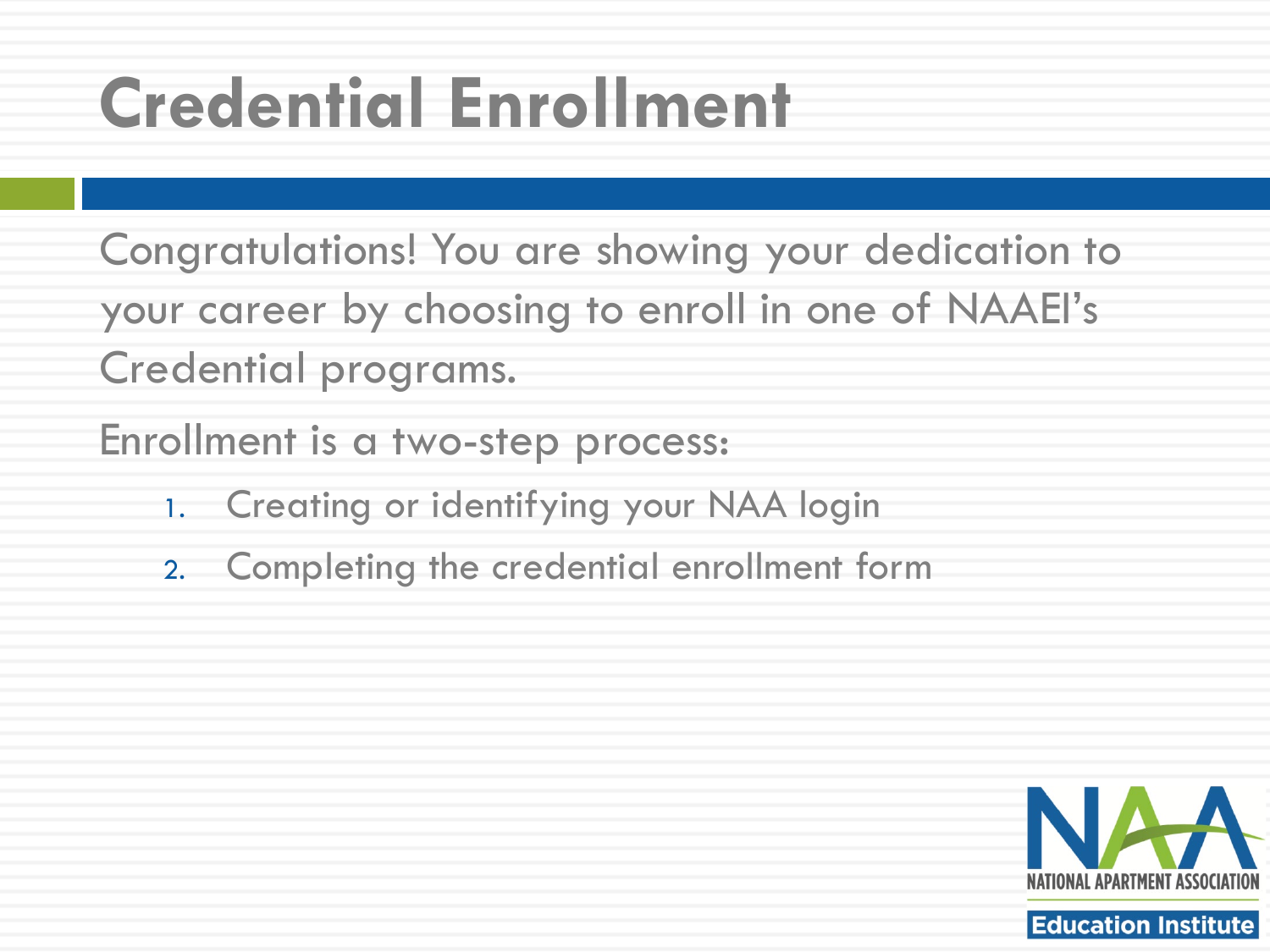# **Step 1: Identify your NAA User ID**

If you have already visited the NAA website, you should have an NAA User ID and password. If not, you can create one. Either way, your first step is to click on the My Account button at the top of the NAA website homepage [\(www.naahq.org\)](http://www.naahq.org/).

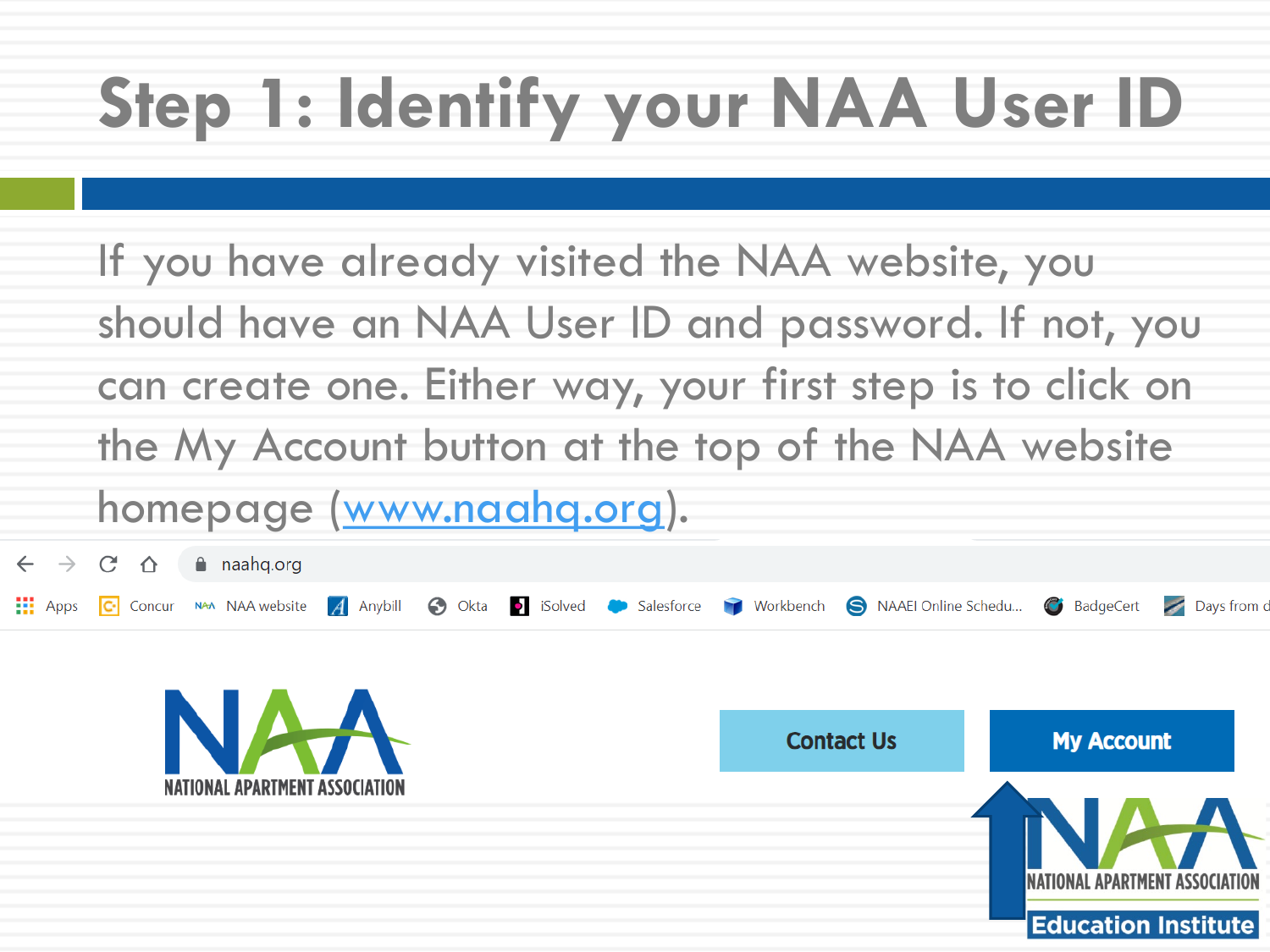Connecting to NAA

n with your National Apartment Association (NAA) account to access NAA Community



Sign-In

Email

ezolotukhina@naahq.org

Password

..........

Remember me

Sign In

On the following page, you will have two options.

- Sign into your existing account (with the ability to reset your password if you don't have it); or
- 2. Create a new account.

To create a new account, click "Forgot password or need to create an account?" at the bottom of the page.

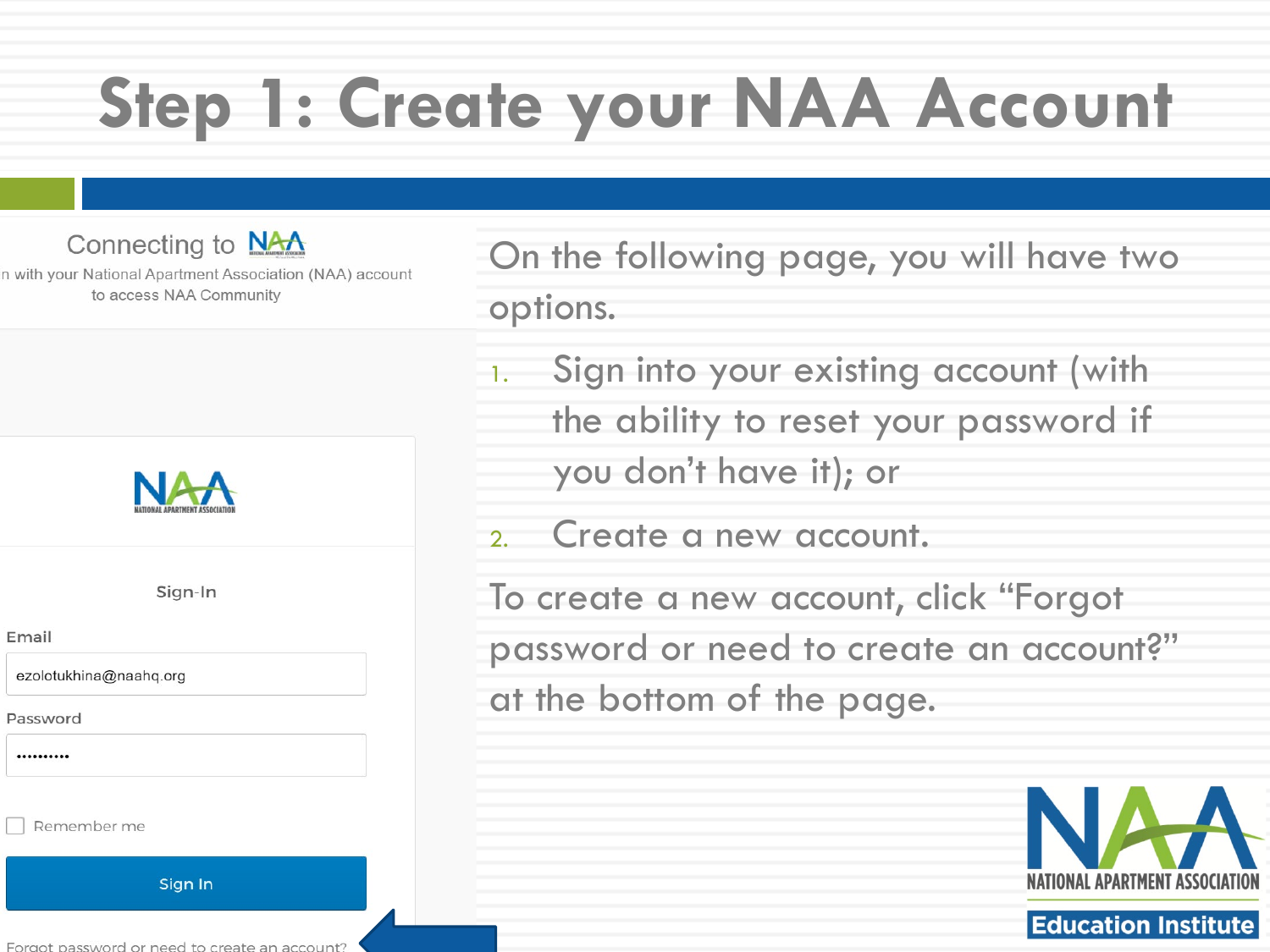### Then click Create an Account.

Sign-in with your National Apartment Association (NAA) account to access NAA Community



Sign-In

Email

ezolotukhina@naahq.org

Password

..........

Remember me

Sign In Forgot password or need to create an account? Reset My Password Create an Account For additional help, contace NAA



### **Education Institute**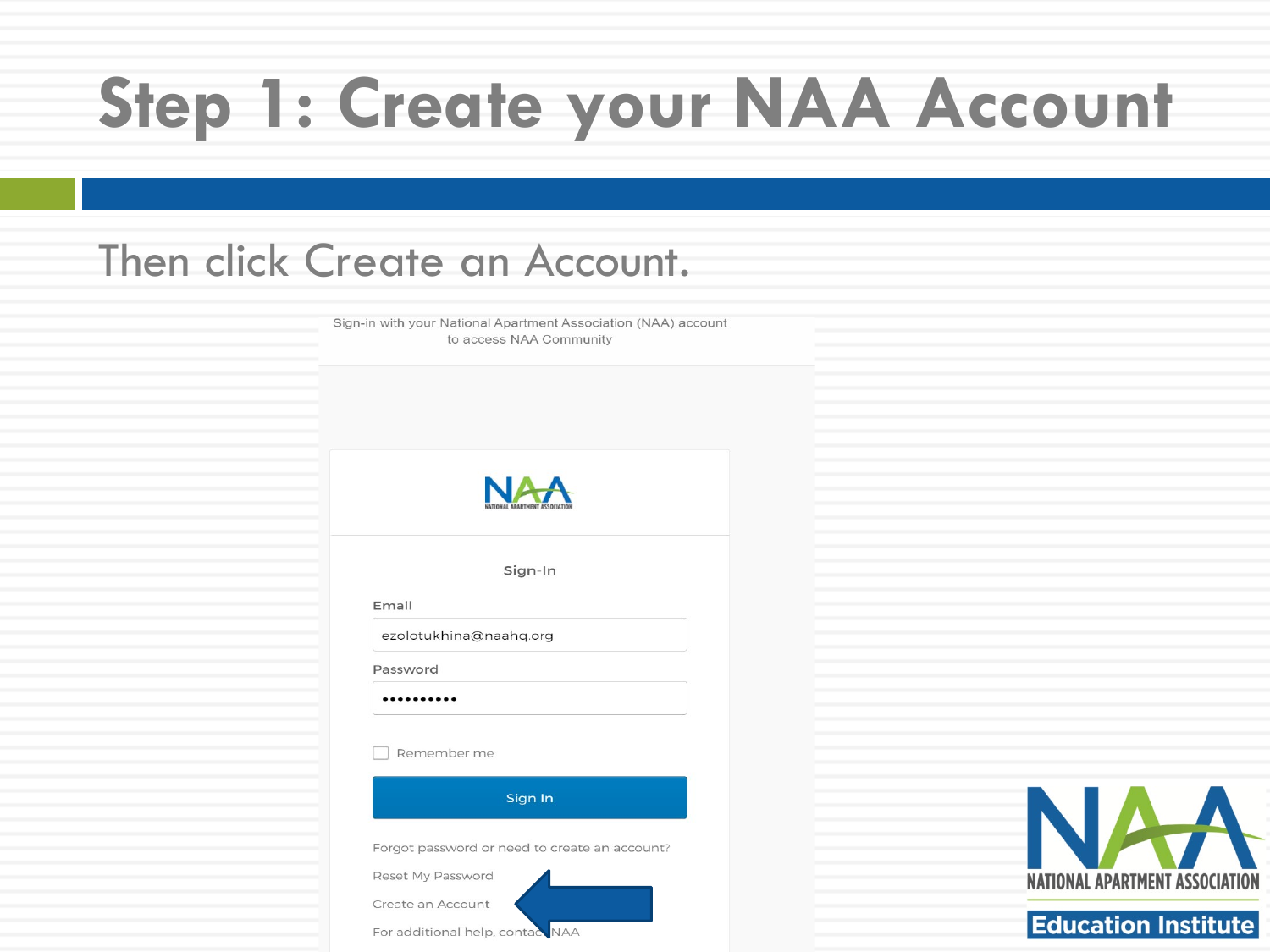### **Create My Account**

Please provide some information to create your account.

| <b>First Name</b>       | *required                                                      |
|-------------------------|----------------------------------------------------------------|
| <b>Last Name</b>        | *required                                                      |
| <b>Email</b>            | *required                                                      |
| Password                | *required                                                      |
|                         | Password must contain one upper, small,<br>#_@ and 8-16 digit. |
| <b>Confirm Password</b> | *required                                                      |
|                         | <b>Create Account</b>                                          |

Fill out your name, email address and password to create your account. Click the green Create Account button.

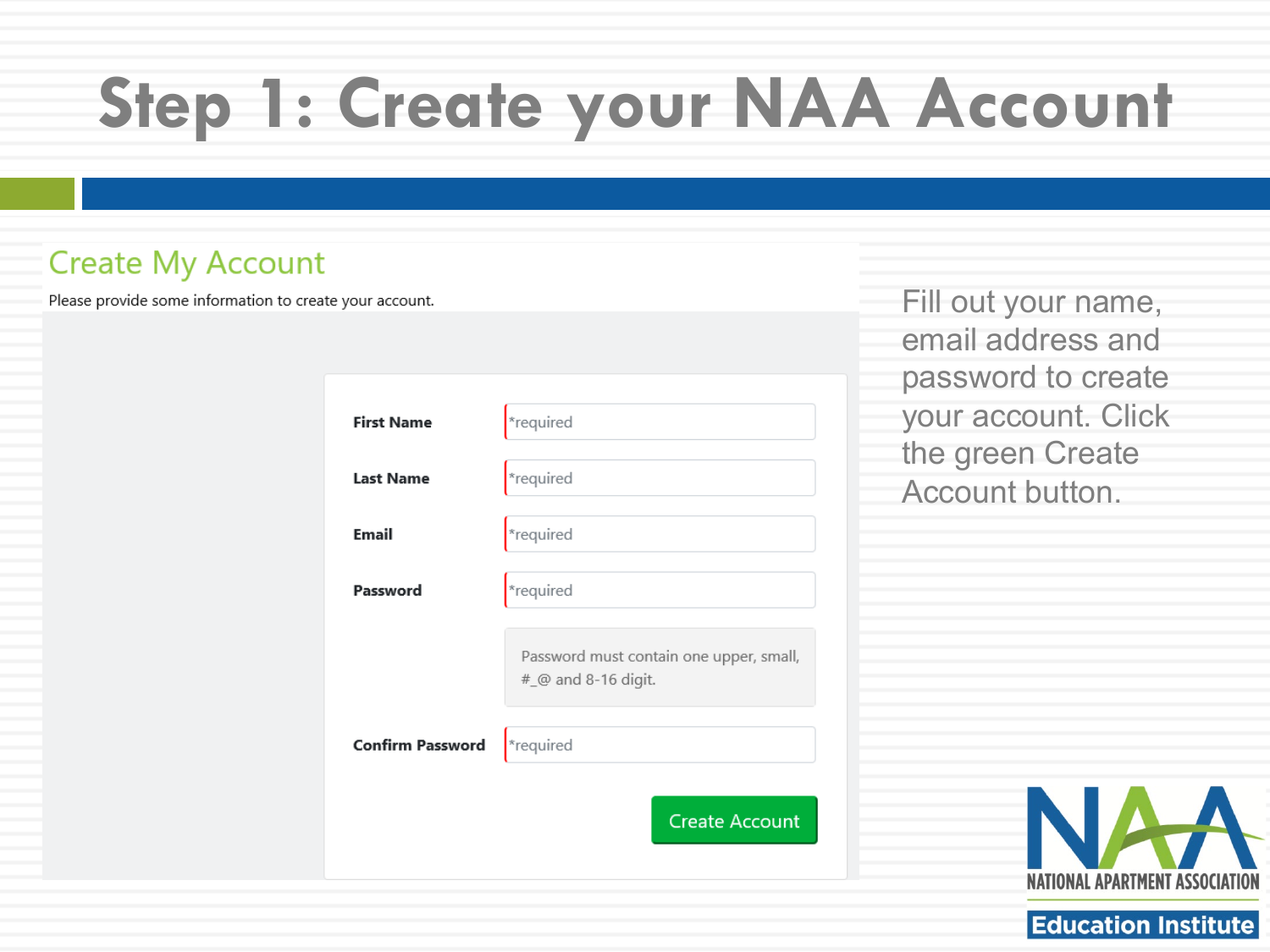| Sign-In (You may need to reset your<br>password if this is your first time login in with<br>the Single Sign On) |  |
|-----------------------------------------------------------------------------------------------------------------|--|
| L Email                                                                                                         |  |
| Password                                                                                                        |  |
| Remember me                                                                                                     |  |
| Sign In                                                                                                         |  |

Once you have created your account, you will be returned to the Sign-In page. Enter your email and password to sign into your account.

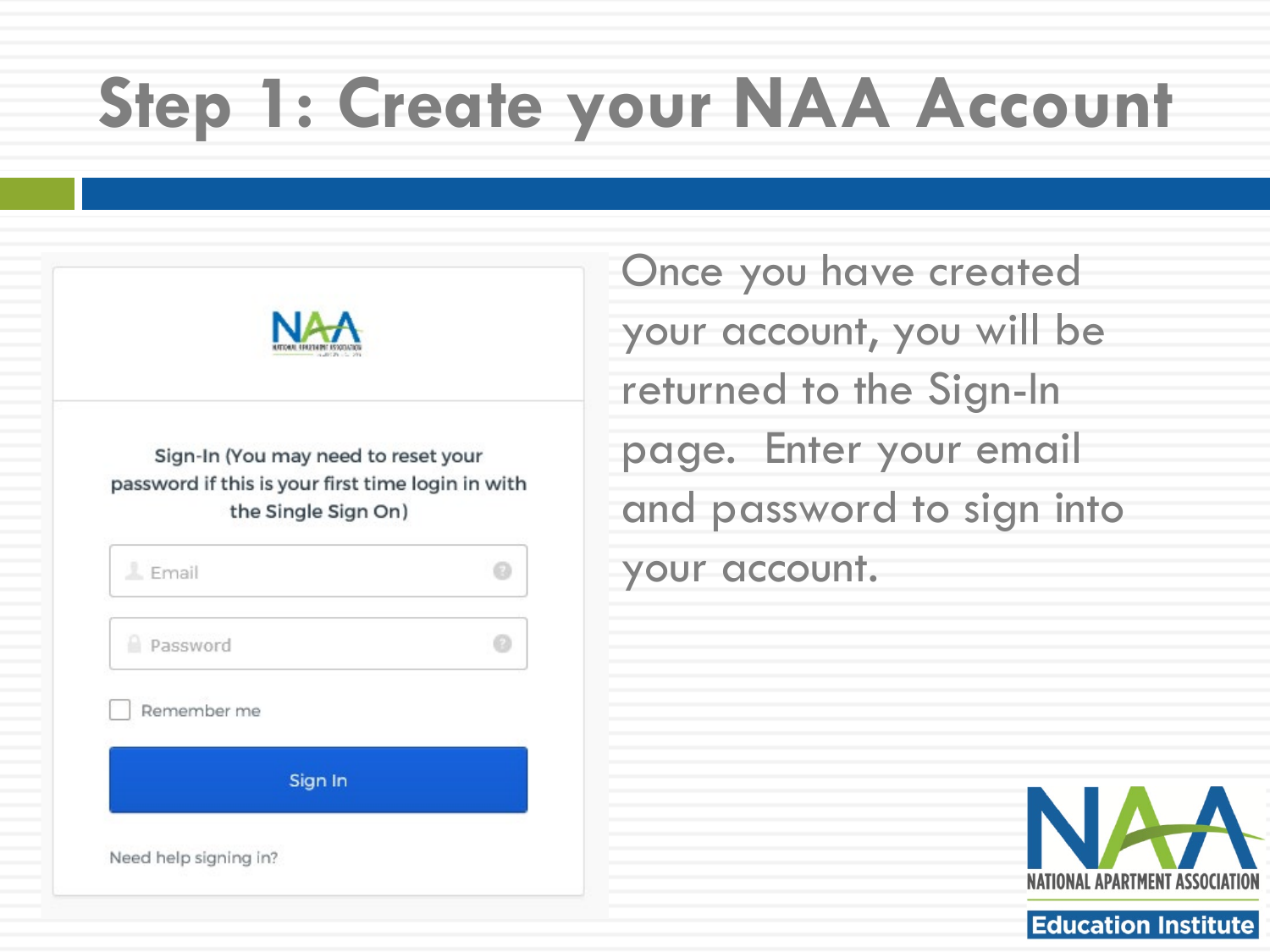You will be taken to the Personal Snapshot page. Click My Education Institute to complete your enrollment.

Checkout

**Personal Snapshot** 

**PAC Donations** 



833-86-MYI

### **Personal Snapshot**

View your latest notifications and snapshots of your profile.

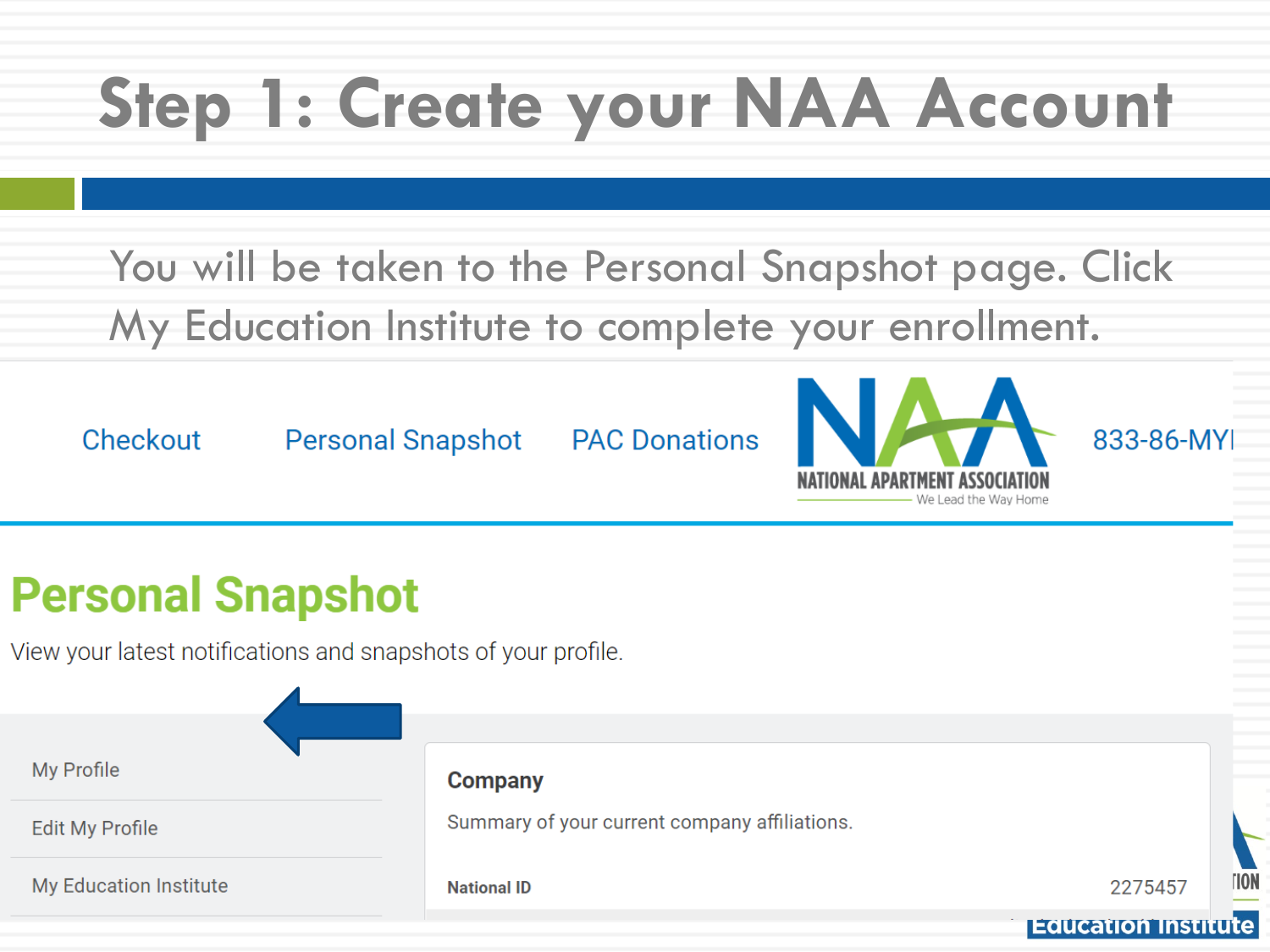On the Personal Snapshot page you may edit your profile, complete additional personal information and check your orders and registrations. Your NAA ID is listed on this page. To start the enrollment process, click My Education Institute and then Enroll in a Credential.

### **Personal Snapshot**

Ed  $\overline{M}$ 

My

### **Your Education Overview**

View your latest notifications and snapshots of your profile.

| My Profile                 | <b>Company</b>                               |  |
|----------------------------|----------------------------------------------|--|
| Edit My Profile            | Summary of your current company affiliations |  |
| My Education Institute     | <b>National ID</b>                           |  |
| My Orders                  | <b>Full Name</b>                             |  |
|                            | <b>Title</b>                                 |  |
| My Registrations           | <b>Phone</b>                                 |  |
| <b>Affiliate Portal</b>    | <b>Mobile</b>                                |  |
|                            | Email                                        |  |
| Click & Lease              | <b>Shipping Street</b>                       |  |
| <b>NAA Home</b>            | <b>Shipping City</b>                         |  |
|                            | <b>Shipping State/Province</b>               |  |
| <b>NAA Upcoming Events</b> | <b>Shipping Zip/Postal Code</b>              |  |
|                            | <b>Shipping Country</b>                      |  |
|                            |                                              |  |

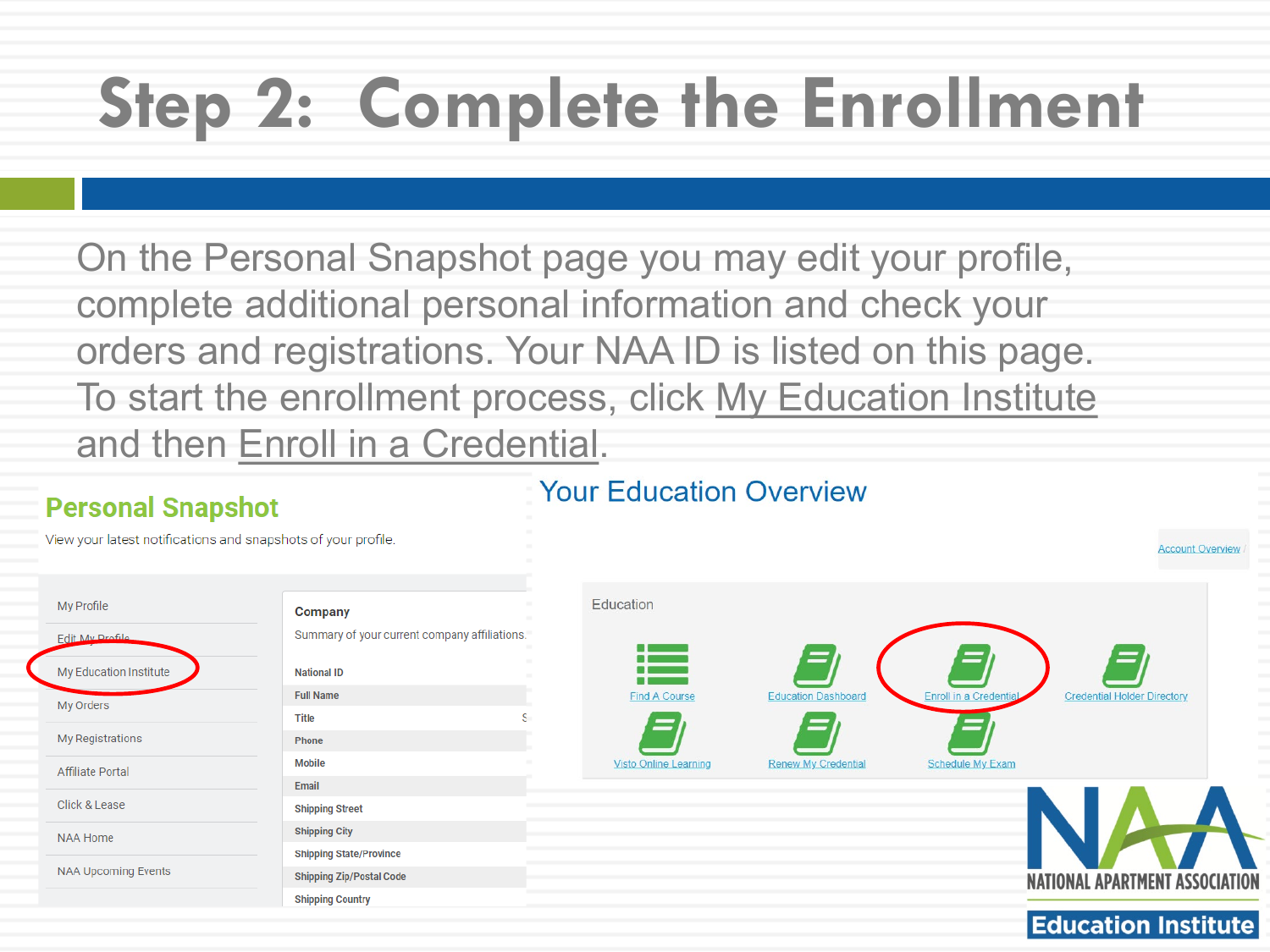The form will pre-populate with your account information. The first question asks you to select whether you are taking the course online through Visto, or a training provider (apartment association, college/university).

| <b>Profile Overview</b>     | ◢ |  |
|-----------------------------|---|--|
| Name: Sara Belle            |   |  |
| Title: Property Manager     |   |  |
| Email: sara@pixiehollow.net |   |  |
| Phone: 703-555-1234         |   |  |
| Cell phone:                 |   |  |
| <b>Address:</b>             |   |  |

Congratulations on your decision to distinguish yourself with an NAAEI designation! Earning a nationally recognized designation after your name signifies you have made a meaningful commitment to professional excellence.

Will you be purchasing your credential course through Visto, or through a training provider such as; a local apartment association, college or employer?

 $-$ Select $-$ 

 $\checkmark$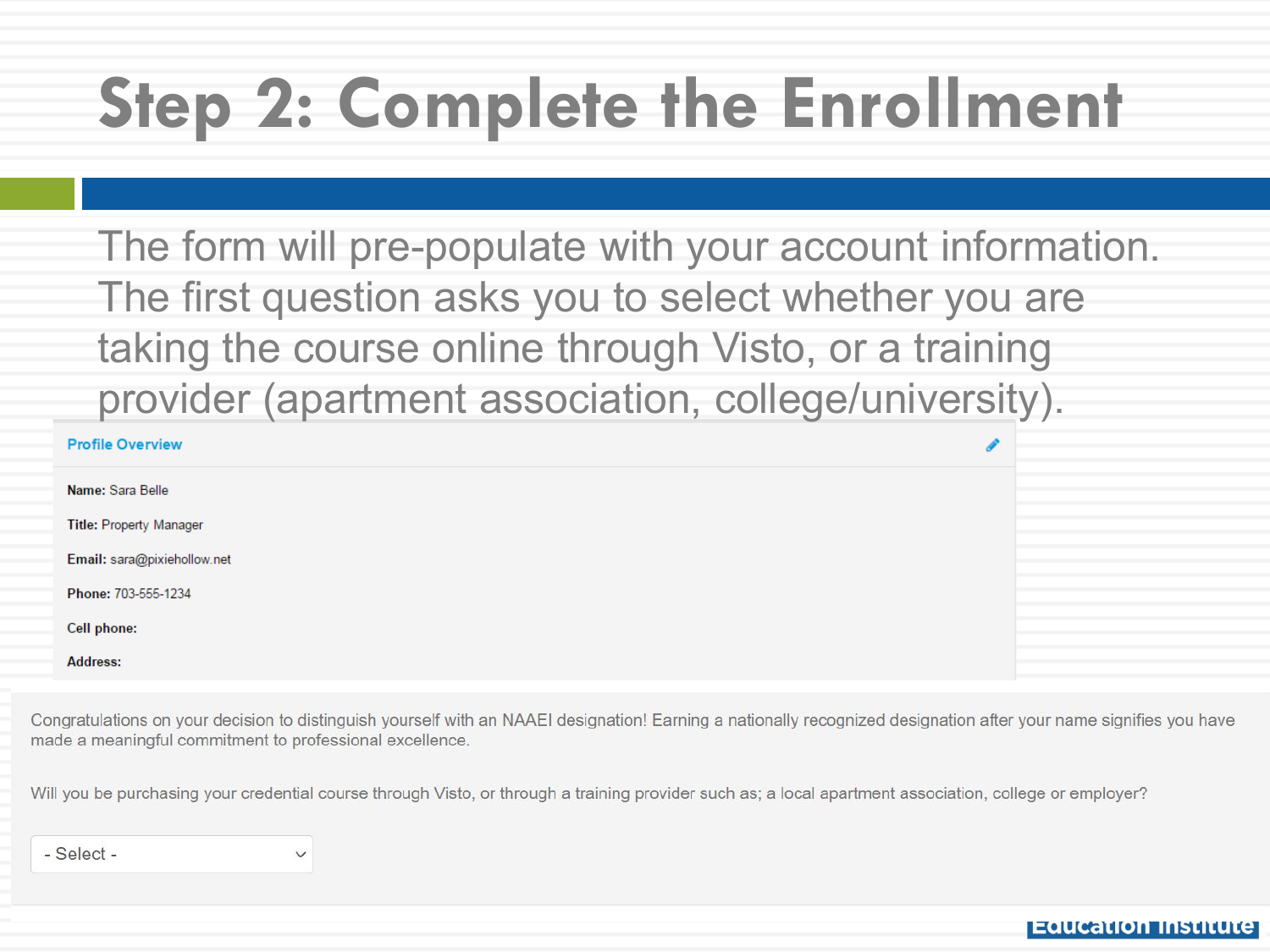### **Fnrollment Detail**

#### \* Fields in bold are required

I am taking the course with

- Select a local apartment association -

 $\Box$  I have already been in contact with my local association

#### I am enrolling in

CAMT

I started working in the apartment industry on

■ 01/01/2019

Highest level of education completed

--Select--

**Birth year** 

**Supervisor's Name** 

**Supervisor's Email** 

**Employer** 

#### You must check the box below

□ The data I am providing with this enrollment form is accurate to the best of my knowledge.<br>I authorize NAAEI to share designation candidate information with my local NAA affiliated apartment association.

| You will then be prompted     |
|-------------------------------|
| to complete the following     |
| form. Choose the              |
| appropriate training          |
| provider (your local          |
| apartment association,        |
| college or university). Enter |
| your industry start date to   |
| record your employment        |
| experience.                   |
|                               |

Click "Next" at the bottom of the form.



 $\overline{\mathsf{v}}$ 

 $\overline{\mathbf{v}}$ 

 $\checkmark$ 

 $\checkmark$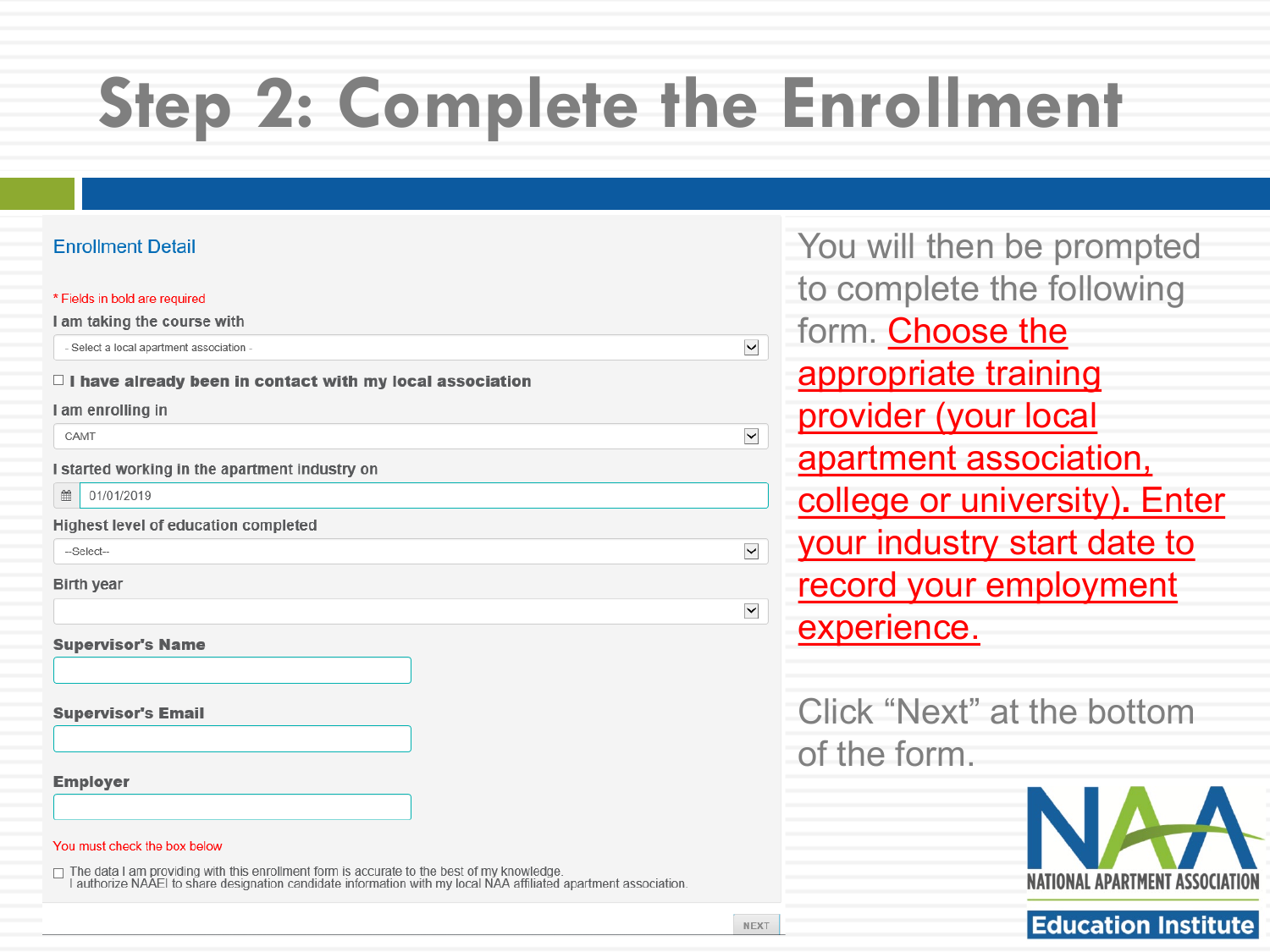#### **Confirm Enrollment Information**

| <b>Profile Overview</b>       |
|-------------------------------|
| Name: Amy Monaghan            |
| Title:                        |
| Email: amymallen001@gmail.com |
| Phone:                        |
| Cell phone:                   |
|                               |

### **Enrollment Detail**

Address:

I am taking the course with Western Technical College

I have already been in contact with my local association  $No$ 

I am enrolling in CAMT

I started working in the apartment industry on 01/01/2019

**Highest level of education completed** High School or GED

**Birth year** 1974

**Supervisor's Name** 

**Supervisor's Email** 

**Employer** 

Once you complete the form, you will see a summary page where you can confirm that your information is correct. To complete the enrollment, click Submit at the bottom of the screen.